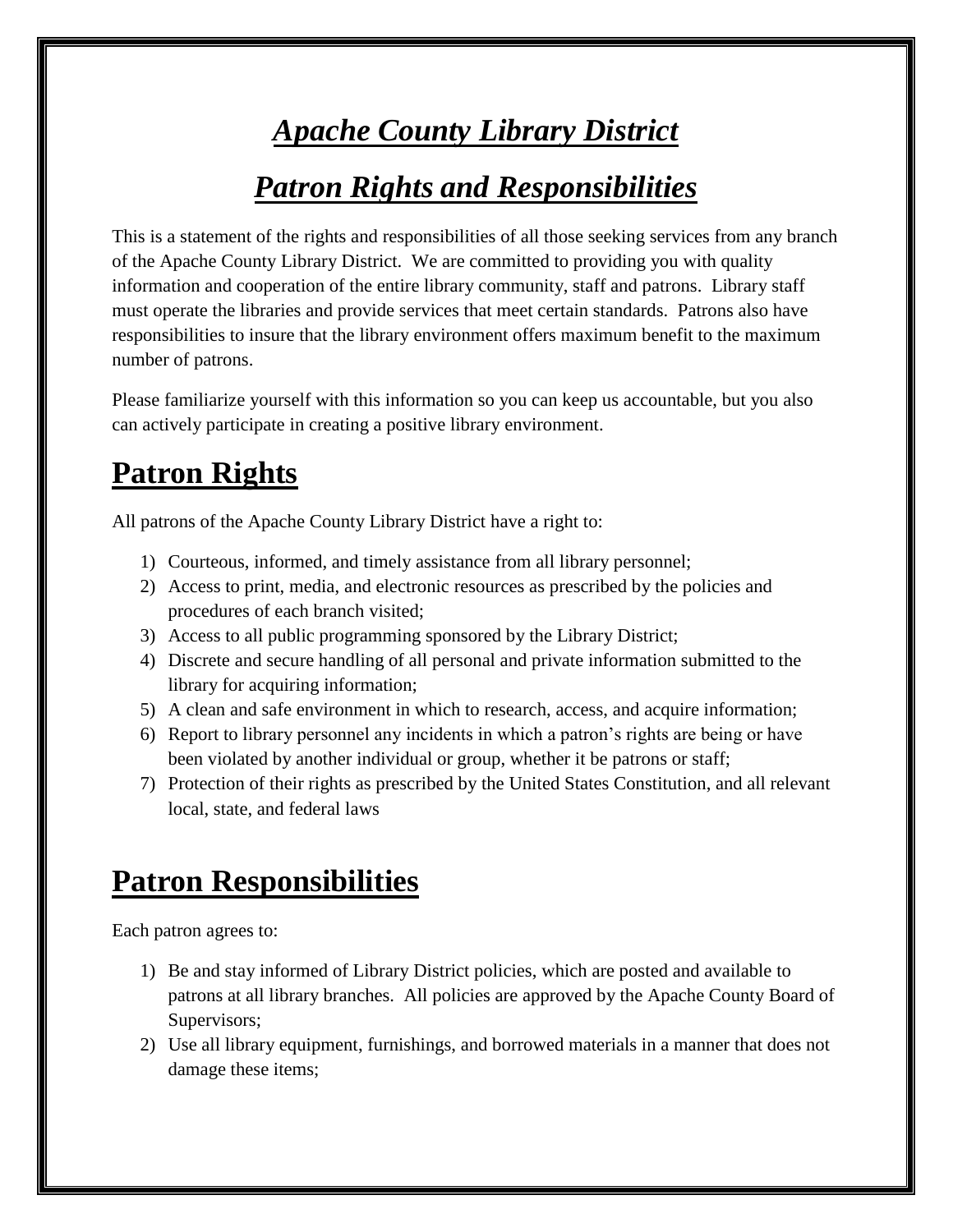- 3) Return all borrowed materials in a timely manner as established by library procedures so they are available for use by other patrons. If items are not returned on time, the patron who checked out the item is responsible for paying any associated charges/fees;
- 4) Conform to standards of behavior in a public facility or on public property as prescribed by this statement of rights and responsibilities, Library District policies and procedures, local, state, and federal law, as well as standards deemed necessary by the library staff if not covered by any of the preceding. These standards include but are not limited to the following behaviors.

Patrons will refrain from:

- Engaging in prohibited activities that relate to material involving the sexual exploitation of minors;
- Using the internet for activities that violate Arizona law, including engaging in activities that are harmful to minors when children are present;
- Stealing:
- Vandalizing or causing damage to library and/or other person's property;
- Engaging in public sexual indecency, indecent exposure, lewd acts, or any other sexual offence;
- Gambling, other than types exempted by Arizona law;
- Engaging in or instigating disorderly conduct, including, but not limited to: fighting, violent or disruptive behavior, or threatening or intimidating library staff or any library customer;
- Harassing library staff or any library customer. This includes, but is not limited to: any person persisting in actions or behaviors toward another patron after he or she has asked the individual to stop; for no legitimate purpose filming or photographing without prior consent, watching a person for no legitimate purpose; or engaging in any other conduct directed at a specific person that would cause a reasonable person to feel alarmed, annoyed or harassed;
- Possessing, using, selling, or transferring any illegal drug(s);
- Smoking, chewing or otherwise using tobacco (ie: rolling cigarettes)
- Using abusive or offensive language and/or gestures;
- Consuming food or drink, except in designated areas;
- Disrupting library operations because of being under the influence of alcohol, and drug or other intoxicant;
- Talking, making noise, running or otherwise behaving in a manner that disturbs other customers or library staff;
- Entering a library building with animals, except for *bona fide* service animals;
- Using radios, TV's, or other electronic devices without earplugs and if the noise disturbs other patrons;
- Disciplining a child in a manner that injures the child or disrupts other patrons;